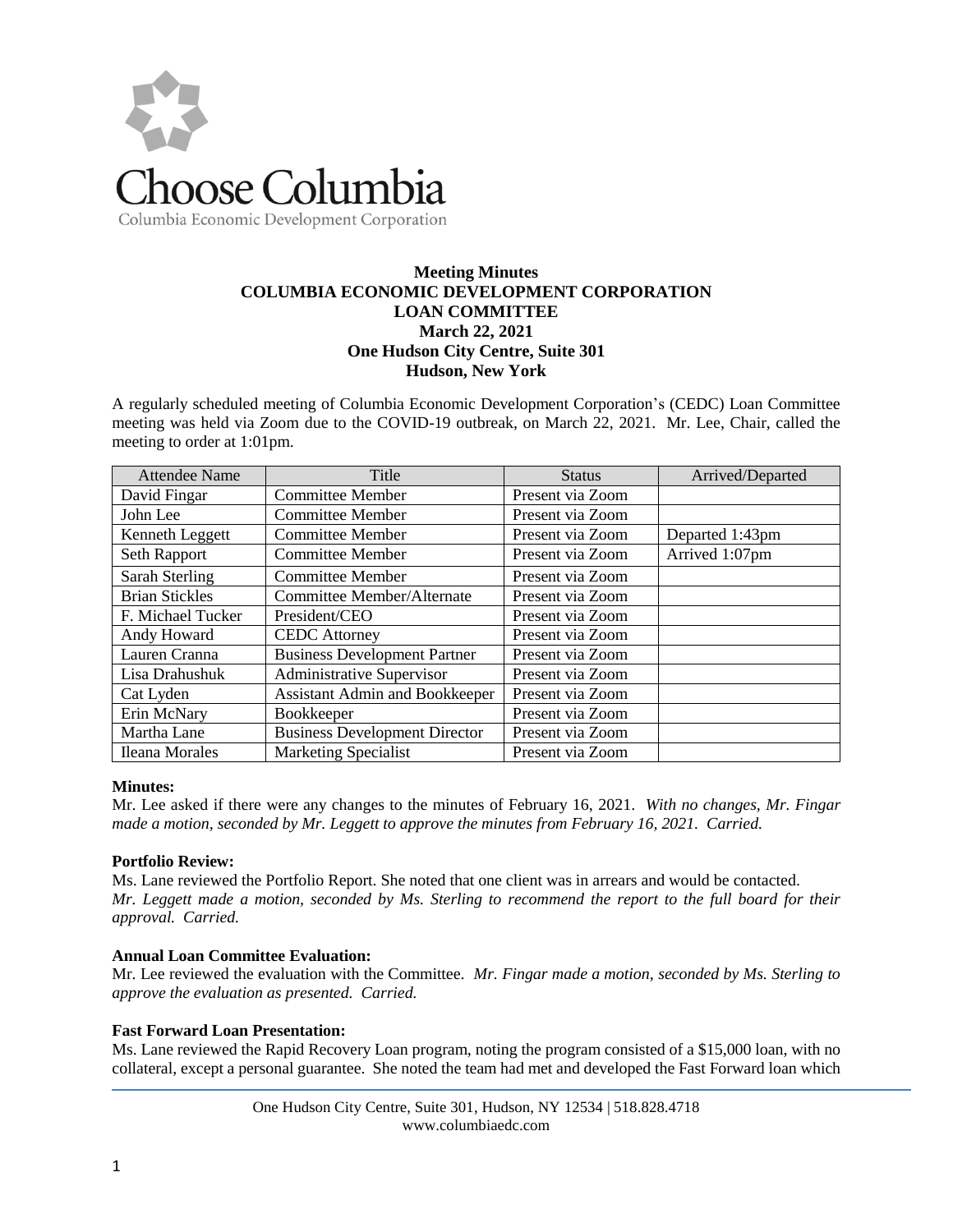

consists of a loan of up to \$20,000 with no collateral a fast turn-around, minimum credit score. A marketing plan had been developed, and the program was ready to go. She said there would be a link on the webpage and it will promoted via social media. Mr. Tucker stated the goal was to develop a new program quarterly. He asked if the Committee felt the decision should wait to bring it to the full board or would they recommend to the full board. Mr. Lee asked how many of the Rapid Recovery loans had been closed. Ms. Lane stated 7 loans were closed. Mr. Tucker suggested a cap could be placed on the amount available to lend. Mr. Lee expressed concerns that these were no collateral loans which would raise the level of risk. Ms. Lane stated this would be targeted toward businesses with at least two years of experience. Mr. Tucker and Ms. Lane agreed that the loans could be a mix of SBA and CEDC money. *Mr. Fingar made a motion, seconded by Mr. Leggett to recommend the program to the Full Board for approval with a discussion of a total capped amount left to the discretion of the Board. All present voted in favor, with the exception of Mr. Rapport who had joined in the midst of the discussion. Carried.* 

### **Olde Hudson Change of Collateral Request:**

Ms. Lane stated the loan had been paid down from \$75,000 to \$11,000. She stated the owner was re-financing her home. CEDC has a current lien on the property. Ms. Lane suggested that the lien be released on the property due to the excellent repayment history of the loan client. *Ms. Sterling made a motion, seconded by Mr. Fingar*  to approve the removal of the lien. All present voted in favor, with the exception of Mr. Stickles who abstained *due to his banking relationship with the loan client. Carried.*

#### **Flying Horsey Fruitcake Co. LLC/DBA Café Mutton:**

Ms. Cranna noted the restaurant would be opening in the former Relish space on Columbia Street. The Loan request is for a \$20,000 SBA Microloan and a \$15,000 CEDC Loan. Funds would be used for equipment, materials, inventory, supplies and working capital. The interest rate would be 3.75%, over a six year term. The SBA would be responsible for up to three months of payments on the SBA loan if the loan is closed between February 1<sup>st</sup> and September 30<sup>,</sup> 2021. Collateral proposed was a lien on all business assets and equipment and a personal guarantee of the principal. Opening is planned for May 1st for take-out breakfast and lunch, transitioning to dinners by July. *Mr. Rapport made a motion, seconded by Ms. Sterling to approve the loans as presented. Carried.*

#### **Spencertown Market:**

Ms. Lane stated the request was for a \$25,000 SBA Microloan and a \$25,000 CEDC loan to be used for equipment and working capital. The interest rate was 3.75% over a term of seven years. Collateral consisted of a lien on all business assets and a personal guaranty of the principal. The SBA would be responsible for up to three months of payments on the SBA loan if the loan is closed between February 1<sup>st</sup> and September 30<sup>,</sup> 2021. Ms. Lane stated the building was currently undergoing renovations. After a discussion, the Committee decided to table the request until the Full Board meeting on March 30, 2021. The loan would be presented to the Full Board if the back tax issue had been resolved and if a personal guaranty from the building owner could be obtained.

## **Little Rico, LLC:**

Mr. Leggett left the meeting noting he had a conflict of interest with the Little Rico, LLC loan. Ms. Cranna gave a background of the owner and business. She noted the business would be moving to 437 Warren Street. The